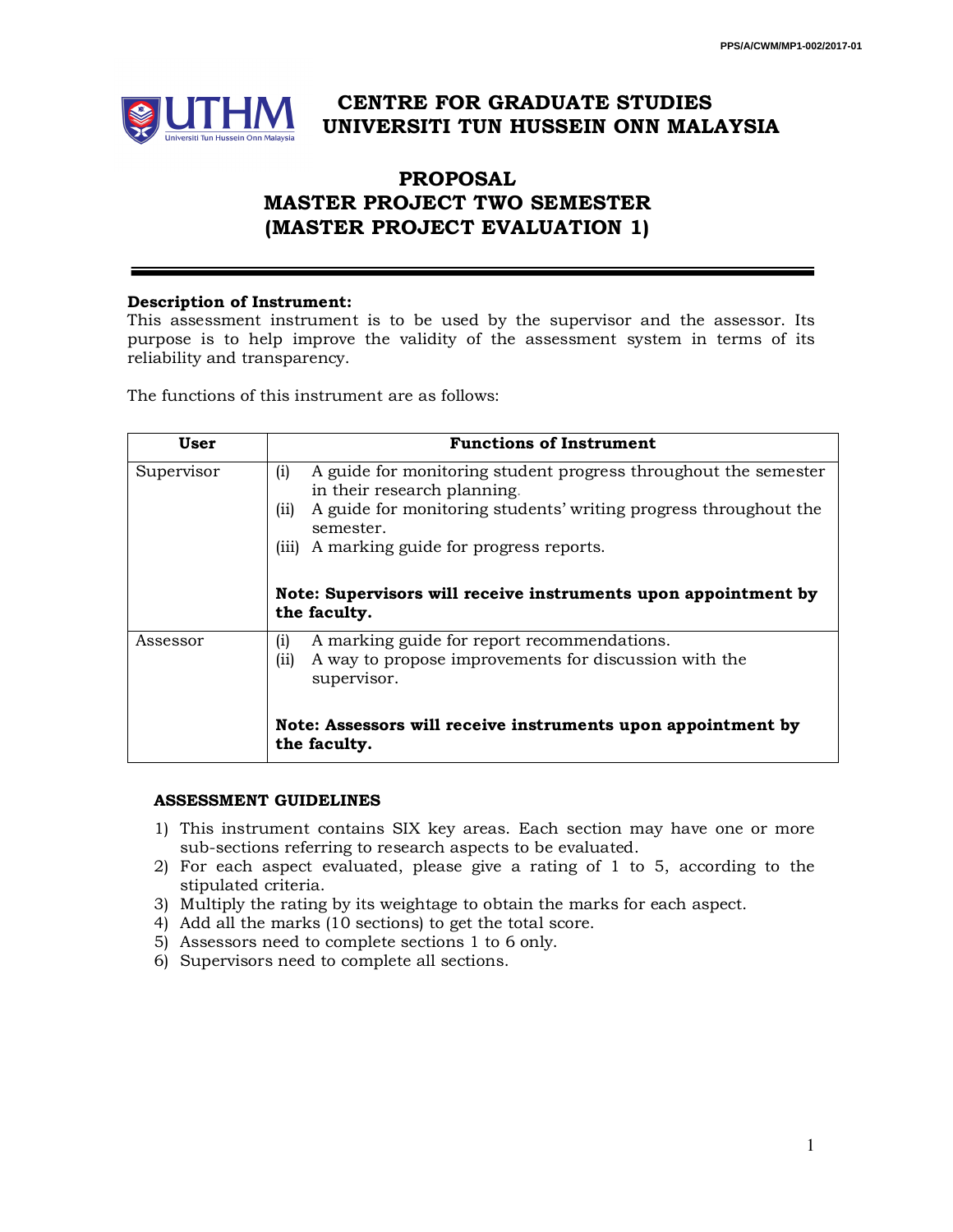### **GUIDELINES FOR EVALUATING RESEARCH PROPOSALS**

Below is the guide for interpreting scores and the corresponding proposed action when this instrument is used in evaluating research proposals.

| User       | <b>Marks</b><br><b>Obtained</b> | Interpretation | <b>Proposed Action</b>                                                          |
|------------|---------------------------------|----------------|---------------------------------------------------------------------------------|
| Supervisor | $65$                            | Unsatisfactory | Discuss the shortfall with the<br>supervisor to improve the report              |
|            | $\geq 65$                       | Satisfactory   | Proceed to the next stage                                                       |
| Assessor   | $65$                            | Unsatisfactory | Discuss weaknesses, corrections<br>and / or re-presentation with the<br>student |
|            | ≥65                             | Satisfactory   | Approved                                                                        |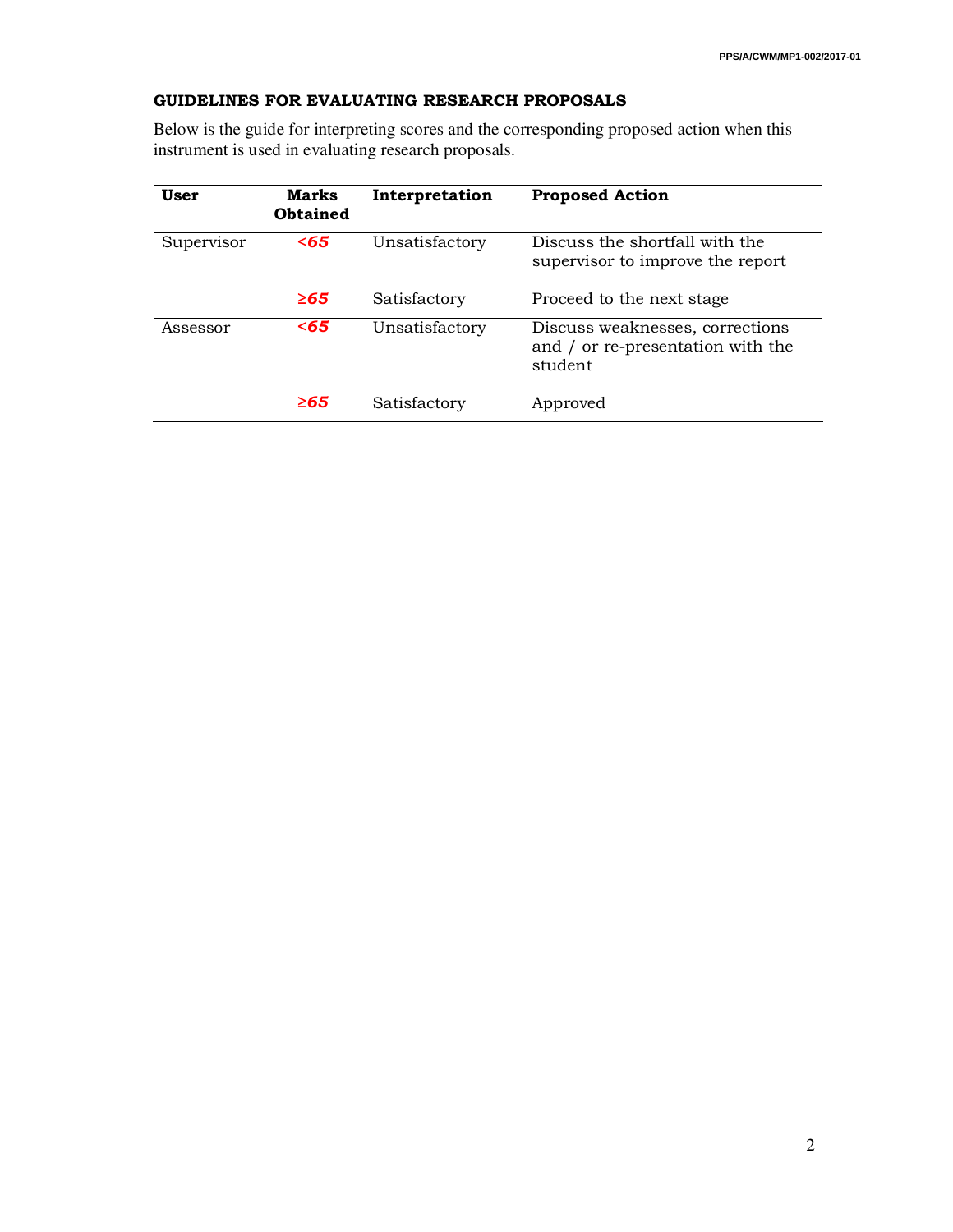| Matric No.              | $\ddot{\cdot}$ |  |
|-------------------------|----------------|--|
| Faculty                 |                |  |
| <b>Title of Project</b> |                |  |
|                         |                |  |
|                         |                |  |

#### **1.TITLE (5%)**

 $\overline{\phantom{a}}$ 

| Criteria                                                                                                | Rating                  | Weightage | Marks (Rating X)<br>Weightage) | Signature |
|---------------------------------------------------------------------------------------------------------|-------------------------|-----------|--------------------------------|-----------|
| The title carries the <b>exact</b> meaning and covers the study<br>carried out                          | Excellent<br>[5]        | 1.0       |                                |           |
| The title carries an <b>appropriate</b> meaning and covers the<br>study carried out                     | Good<br>[4]             | 1.0       |                                |           |
| The title carries a meaning that <b>covers</b> the study carried<br>out but contains grammatical errors | Fair<br>[3]             | 1.0       |                                |           |
| The title <b>does not</b> carry a meaning that covers the study<br>carried out                          | Poor<br>[2]             | 1.0       |                                |           |
| The title is <b>unsuitable</b>                                                                          | <b>Very Poor</b><br>[1] | 1.0       |                                |           |
| Comments:                                                                                               |                         |           |                                |           |

#### **2.INTRODUCTION (20%)**

| Criteria                                                                                                                                                                                                                                                                              | Rating           | Weightage | <b>Marks (Rating X</b><br>Weightage) | Signature |
|---------------------------------------------------------------------------------------------------------------------------------------------------------------------------------------------------------------------------------------------------------------------------------------|------------------|-----------|--------------------------------------|-----------|
| There are statements that <b>very clearly</b> include the following:<br>• The problem being investigated (objectives / questions /<br>hypotheses)<br>• Supporting literature<br>• Justification for the study<br>• Importance of the study<br>• Limitations / scope of the study      | Excellent<br>[5] | 4.0       |                                      |           |
| There are statements that <b>clearly</b> include the following:<br>• The problem being investigated (objectives / questions /<br>hypotheses)<br>• Supporting literature<br>• Justification for the study<br>• Importance of the study<br>• Limitations / scope of the study           | Good<br>[4]      | 4.0       |                                      |           |
| There are statements that <b>satisfactorily</b> include the<br>following:<br>• The problem being investigated (objectives / questions /<br>hypotheses)<br>• Supporting literature<br>• Justification for the study<br>• Importance of the study<br>• Limitations / scope of the study | Fair<br>$^{[3]}$ | 4.0       |                                      |           |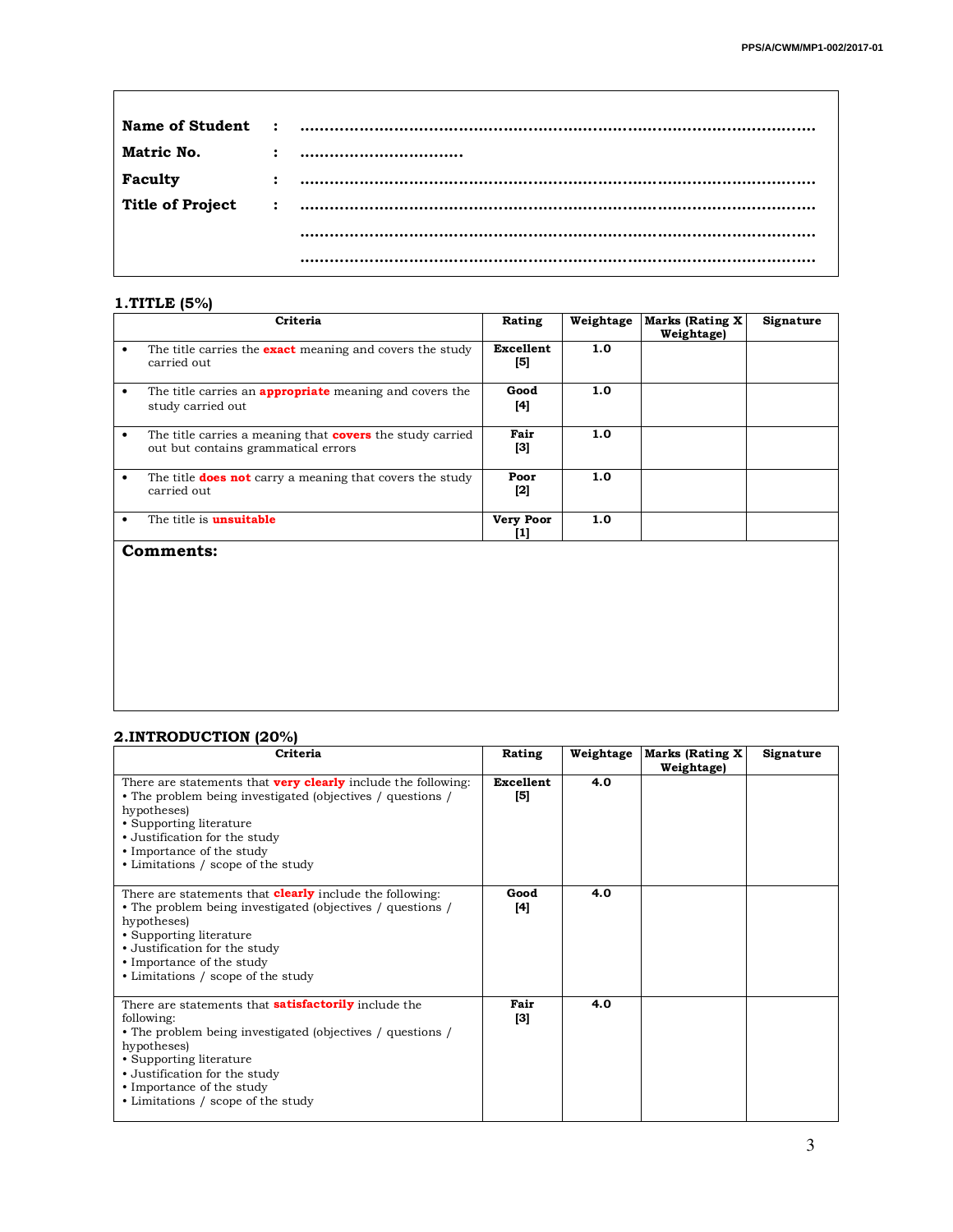| There are statements that <b>vaguely</b> include the following:<br>• The problem being investigated (objectives / questions /<br>hypotheses)<br>• Supporting literature<br>• Justification for the study<br>• Importance of the study<br>• Limitations / scope of the study | Poor<br>$[2]$             | 4.0 |  |
|-----------------------------------------------------------------------------------------------------------------------------------------------------------------------------------------------------------------------------------------------------------------------------|---------------------------|-----|--|
| There are <b>no</b> statements that include the following:<br>• The problem being investigated (objectives / questions /<br>hypotheses)<br>• Supporting literature<br>• Justification for the study<br>• Importance of the study<br>• Limitations / scope of the study      | <b>Very Poor</b><br>$[1]$ | 4.0 |  |
| Comments:                                                                                                                                                                                                                                                                   |                           |     |  |

## **3.LITERATURE REVIEW (LR) (20%)**

| Criteria                                                                                                                                                                                                             | Rating                   | Weightage | <b>Marks (Rating X</b><br>Weightage) | Signature |
|----------------------------------------------------------------------------------------------------------------------------------------------------------------------------------------------------------------------|--------------------------|-----------|--------------------------------------|-----------|
| • The LR is <b>very relevant</b> and comprehensive<br>• The LR is <b>critically</b> written and balanced<br>• Its sources of reference are <b>extremely reliable</b> (from<br>verified journals or original sources) | Excellent<br>[5]         | 4.0       |                                      |           |
| • The LR is <b>relevant</b> and comprehensive<br>$\bullet$ The LR is <b>well</b> written and balanced<br>• Its sources of reference are <b>reliable</b> (from verified journals<br>or original sources)              | Good<br>[4]              | 4.0       |                                      |           |
| • The LR is only slightly relevant<br>• The LR is <b>poorly</b> written<br>• Its sources of reference are <b>not very reliable</b>                                                                                   | Fair<br>$\left[3\right]$ | 4.0       |                                      |           |
| • The LR is <b>irrelevant</b><br>• The LR is <b>poorly</b> written<br>• Its sources of reference are <b>not very reliable</b>                                                                                        | Poor<br>$[2]$            | 4.0       |                                      |           |
| • The LR is <b>irrelevant</b><br>• The LR is <b>not well</b> written<br>• It <b>does not have</b> any suitable sources of reference                                                                                  | <b>Very Poor</b><br>[1]  | 4.0       |                                      |           |

**Comments:**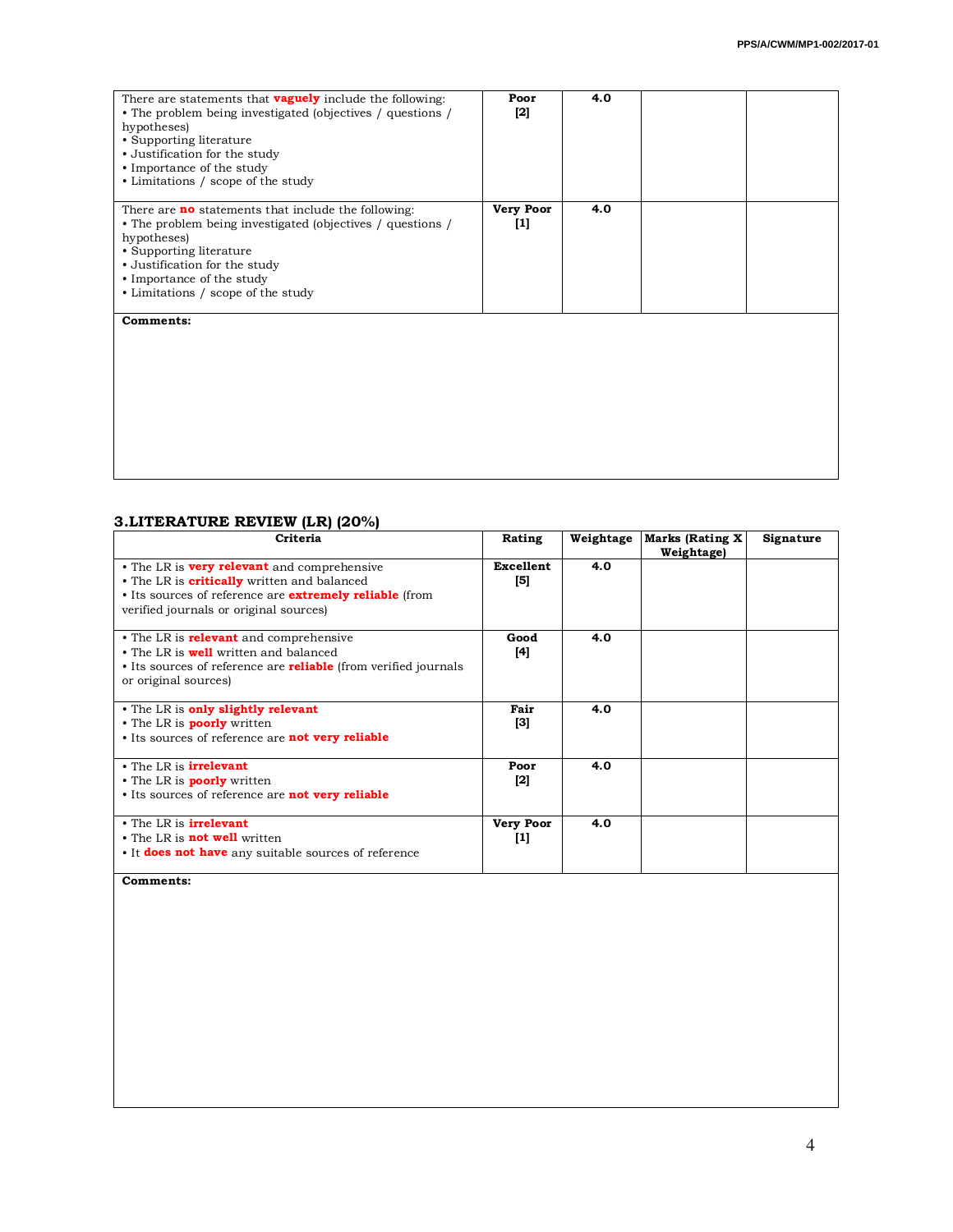### **4. RESEARCH METHODOLOGY (35%)**

| Criteria                                                                                                                                                                                                                 | Rating                             | Weightage | <b>Marks (Rating X</b><br>Weightage) | Signature |
|--------------------------------------------------------------------------------------------------------------------------------------------------------------------------------------------------------------------------|------------------------------------|-----------|--------------------------------------|-----------|
| • The research methodology is <b>highly suitable</b> for achieving<br>the study objectives<br>• Procedures are described in <b>great detail</b><br>• The selected methods for data analysis are highly suitable          | <b>Excellent</b><br>$\mathbf{[5]}$ | 7.0       |                                      |           |
| • The research methodology is <b>good</b> for achieving the study<br>objectives<br>• Procedures are described in <b>detail</b><br>• The selected methods for data analysis are good                                      | Good<br>[4]                        | 7.0       |                                      |           |
| • The research methodology is <b>satisfactory</b> for achieving<br>the study objectives<br>• Procedures are described in <b>general terms</b><br>The selected methods for data analysis are <b>suitable</b><br>$\bullet$ | Fair<br>[3]                        | 7.0       |                                      |           |
| • The research methodology is <b>not very suitable</b> for<br>achieving the study objectives<br>• Procedures are <b>not very well</b> described<br>• The selected methods for data analysis are not very<br>suitable     | Poor<br>$[2]$                      | 7.0       |                                      |           |
| • The research methodology is <b>unsuitable</b> for achieving the<br>study objectives<br>• Procedures are <b>not well</b> described<br>• The selected methods for data analysis are <b>unsuitable</b>                    | <b>Very Poor</b><br>$[1]$          | 7.0       |                                      |           |
| <b>Comments:</b>                                                                                                                                                                                                         |                                    |           |                                      |           |

## **5. EXPECTED FINDINGS (10%)**

| Criteria                                                                                                                                                               | Rating                        | Weightage | <b>Marks (Rating X</b><br>Weightage) | Signature |
|------------------------------------------------------------------------------------------------------------------------------------------------------------------------|-------------------------------|-----------|--------------------------------------|-----------|
| • The expected key findings of the study are <b>very clearly</b><br>stated<br>• The expected findings are <b>highly consistent</b> with the<br>objectives of the study | Excellent<br>$\left[5\right]$ | 2.0       |                                      |           |
| • The expected key findings of the study are <b>clearly</b> stated<br>• The expected findings are <b>consistent</b> with the objectives of<br>the study                | Good<br>[4]                   | 2.0       |                                      |           |
| • The expected key findings of the study are <b>satisfactorily</b><br>stated<br>• The expected findings are <b>in line</b> with the objectives of the<br>study         | Fair<br>$^{[3]}$              | 2.0       |                                      |           |
| • The expected key findings of the study are <b>unclearly stated</b><br>• The expected findings are <b>inconsistent</b> with the objectives<br>of the study            | Poor<br>$[2]$                 | 2.0       |                                      |           |
| • The expected key findings of the study are <b>not stated</b>                                                                                                         | <b>Very Poor</b><br>[1]       | 2.0       |                                      |           |
| <b>Comments:</b>                                                                                                                                                       |                               |           |                                      |           |